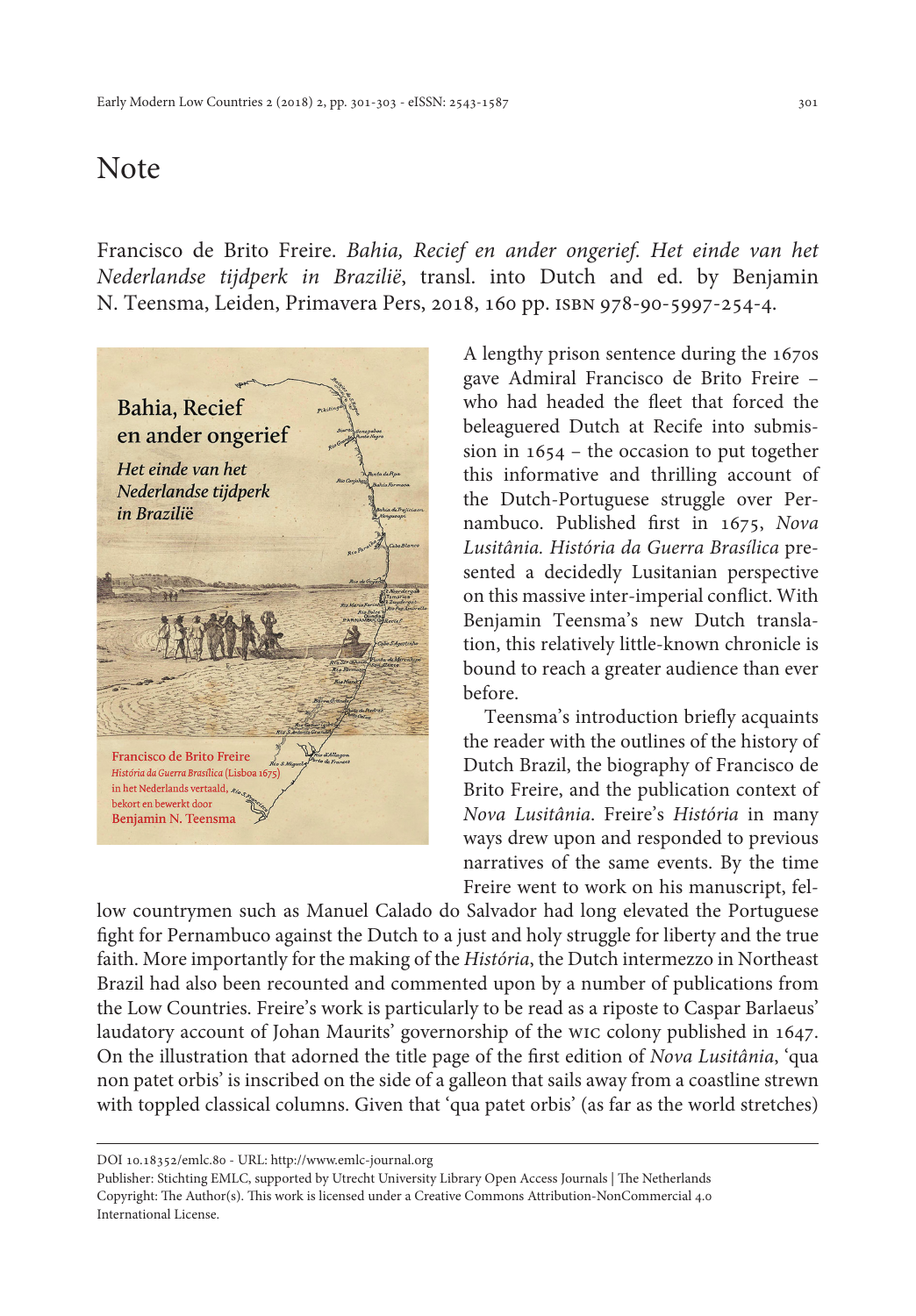Note 302

was Johan Maurits' motto, this was an obvious jibe at both the lofty aspirations of the former governor-general and Barlaeus' humanistic panegyric. Teensma makes mention of these circumstances, and informs the reader that Freire did indeed have access to Barlaeus' work as well as to the writings of Johannes de Laet, among others, while composing his own chronicle. Yet more information on how genre conventions and Freire's adversary relation to these Dutch accounts shaped the text of *Nova Lusitânia* would have been helpful for those seeking to critically read and use this source.

Although the subtitle of this edition promises an account of 'the end of the Dutch period in Brazil', the text of *Nova Lusitânia* really covers only the early years of the wic's Brazilian venture, between the first Dutch attack on Salvador de Bahia in 1624/1625 and the second attempt to take the city in 1638. Freire occasionally alludes to another part covering the outbreak of the Portuguese revolt in 1645 and the following nine years of war, yet, as Teensma explains, this account has never been found. Teensma has condensed the 460 pages of the original first print down to a brisk 130 pages, simplifying Freire's baroque prose in the process. To his great credit as translator and editor, the narrative retains its vigor and natural flow despite these alterations. Only in the later parts of the *História*, where events get increasingly tangled and hard to follow, short introductions and interjections from Teensma's hand appear more often to guide the reader through the text. To this end, a detailed map of Pernambuco to follow the protagonists of Freire's chronicle along their winded paths would have also been well-placed here. The diverse range of maps and illustrations that are contained in the book do succeed in giving a sense of place and time, even though the connection between image and surrounding text is sometimes not quite obvious.

Freire's account of the conflict generally stays close to the narratives found in Johannes de Laet's *Iaerlyck Verhael* (1644), Duarte de Albuquerque Coelho's *Memorias diarias de la Guerra del Brasil* (1654), and the early chapters of Barlaeus' *Rerum per Octennium* (1647). The wic's failed attempt to take Salvador de Bahia in 1624/25 is followed by the takeover of Olinda and Recife in 1630, resulting in a drawn-out contest over the next eight years, in which the Dutch failed to score any significant victories before their capture of the Portuguese headquarters and main supply port in 1634 and 1635. For almost all of the many small and large altercations featured in his account, Freire gives ostensibly exact numbers of dead and wounded soldiers on both sides, with the Dutch continuously suffering much greater casualties than their opponents, but also receiving much larger reinforcements from the metropole. Interspersed among the many battle scenes of *Nova Lusitânia* are vivid descriptions of the plight this conflict inflicted on Pernambuco's civilian population. In this, as Teensma notes, the *História* reveals itself as not just a partisan account in regard to the Dutch-Portuguese contest, but closely reflects contemporary mentalities in whom it affords a measure of compassion. The misery of the large African slave population of Pernambuco, certainly much greater than that of European settlers, goes unmentioned. The indigenous Tapuias, as is common in Portuguese writings of this era, only feature as bloodthirsty, cannibalistic rapists and murderers.

Though this re-issue of *Nova Lusitânia* is unlikely to bring about major re-interpretations of this conflict, there is thus a lot to be found here for historians interested in Dutch Brazil and warfare in the seventeenth-century Atlantic world in general. Freire is